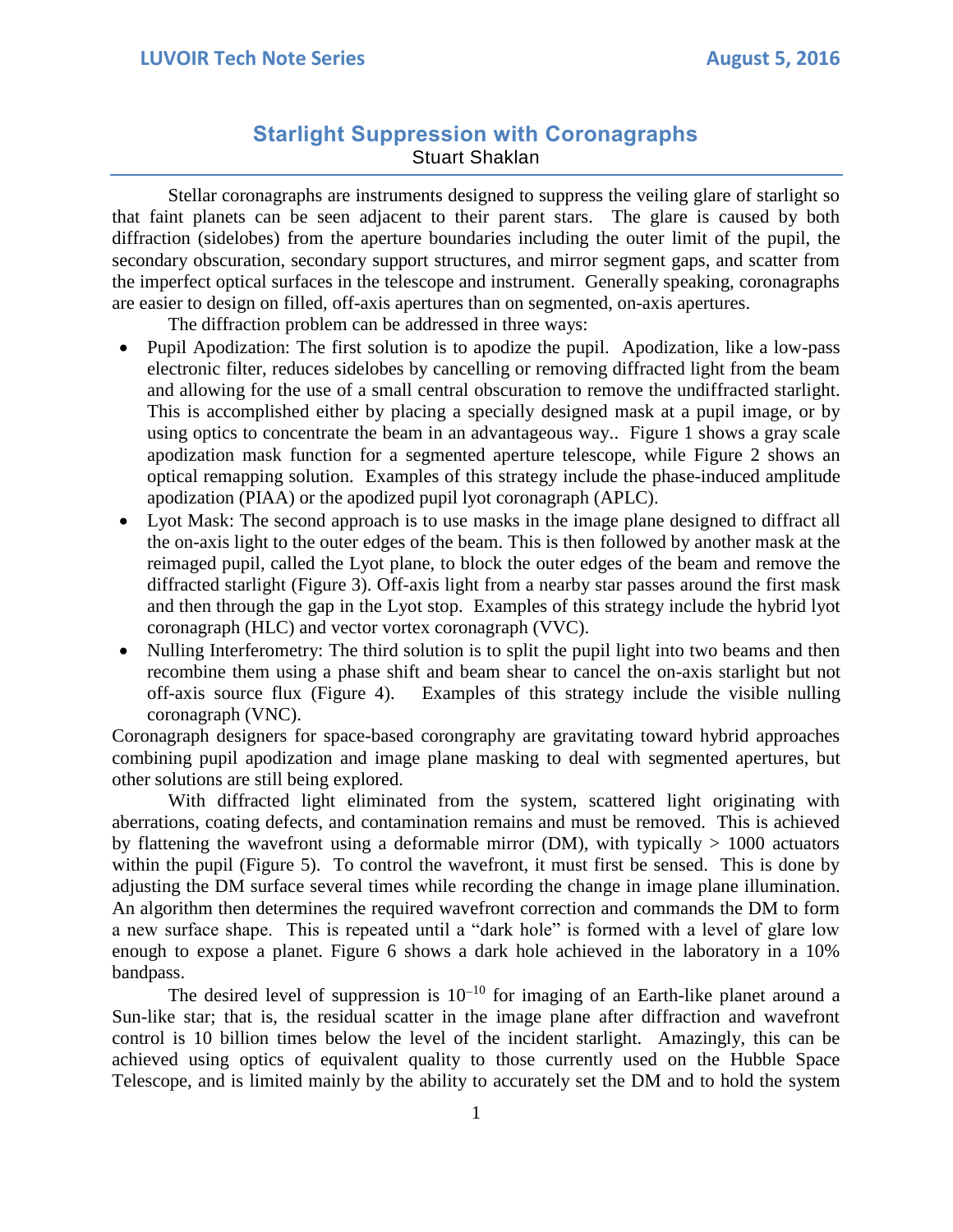## **LUVOIR Tech Note Series August 5, 2016**

stable. The stability issue is perhaps the most challenging, with sub-nanometer requirements imposed on the wavefront. This is particularly challenging when it comes to low-order aberrations such as pointing, focus, coma, and astigmatism. To measure and control these terms, low-order wavefront sensors with fast response times using the starlight rejected by the coronagraphic masks are being developed.

The effectiveness of a coronagraph is evaluated based on several performance metrics: the inner working angle (IWA; i.e. how close to the star you can observe), bandwidth over which it can operate effectively, the throughput of the system, and the raw contrast (i.e. the level of glare suppression). Typically, achieving high performance at small IWA leads to either lower system throughput or increased sensitivity to aberrations and the finite stellar diameter. The challenge of suppression increases with optical bandwidth; the broader the band (more signal photons), the more background appears, the lower the raw contrast achieved, and the more challenging the wavefront sensing and control becomes. Perhaps most importantly, the IWA scales proportionally with wavelength – the same coronagraph that works at 50 milli-arcsec (mas) at a wavelength of 500 nm will be limited to about 100 mas at 1  $\mu$ m. This is an important factor when characterizing exoplanet spectra in the near IR.



**Figure 1:** Pupil apodization on a segmented aperture. N'diaye *et al.,* ApJ 818:163 (2016).



**Figure 2:** Pupil remapping. Guyon *et al*., ApJ 622:744 (2005).